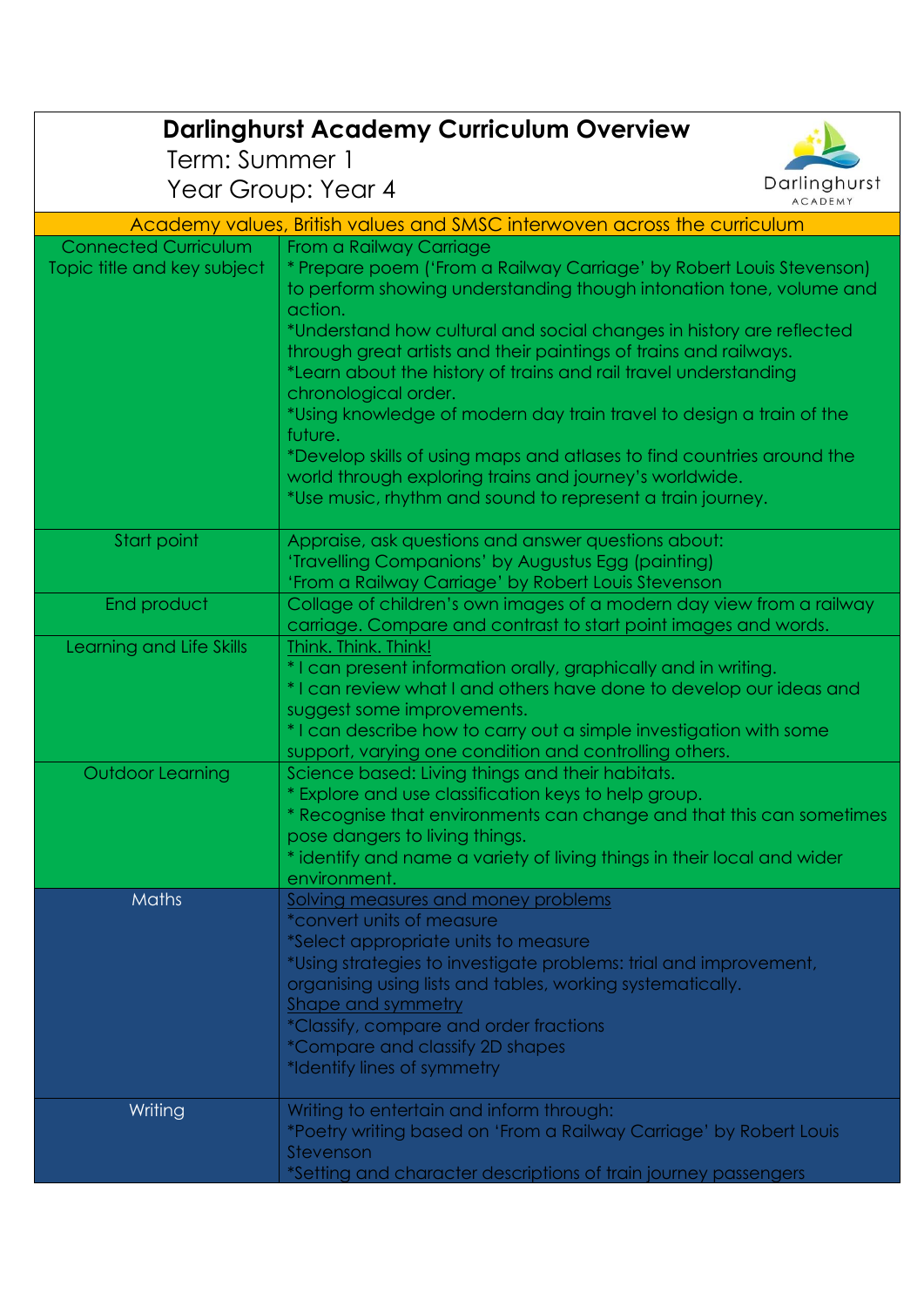|                           | *Description of a train of the future (non-fiction report writing)                                      |  |
|---------------------------|---------------------------------------------------------------------------------------------------------|--|
| Reading                   | 'The Railway Children' by E Nesbit                                                                      |  |
|                           | 'Peter's Railway Now and Then' by Christopher Vine                                                      |  |
|                           | 'Weird, Wild and Wonderful' poems by James Carter                                                       |  |
| Speaking and Listening    | The learning and choral speaking of: 'From a Railway Carriage' by                                       |  |
|                           | Robert Louis Stevenson                                                                                  |  |
| <b>PE</b>                 | <b>Athletics/Sports Day Prep</b>                                                                        |  |
|                           | To be able to throw various equipment using the correct<br>technique                                    |  |
|                           | To demonstrate a good running rhythm and control                                                        |  |
|                           | To demonstrate a good relay baton change over                                                           |  |
|                           | To jump using the correct controlled technique<br>$\bullet$                                             |  |
|                           | <b>Tennis/Rounders</b>                                                                                  |  |
|                           | To show a good understanding of both sports                                                             |  |
|                           | Demonstrate good positional play within a game<br>To be able to strike a ball with purpose and accuracy |  |
|                           | Be able to work well within a team and demonstrate reliance                                             |  |
|                           | when working alone                                                                                      |  |
| Art and Design Technology | Main focus on: Perspective/Dimensions and sketching using mixed<br>media                                |  |
|                           | *using perspective to draw train lines and creating scenes around this.                                 |  |
|                           | *sketching scenes from a train carriage developing shading, tone and                                    |  |
|                           | detail.                                                                                                 |  |
|                           | *using colour to enhance sketches with pastels, charcoal and ink.                                       |  |
| Computing                 | Computer Science                                                                                        |  |
|                           | <i>*creating loops</i><br>*animating your name                                                          |  |
|                           | *modifying games                                                                                        |  |
|                           | *designing a game.                                                                                      |  |
| <b>French or Music</b>    | French                                                                                                  |  |
|                           | *Speaking and writing sentences beginning 'I can'                                                       |  |
| RE.                       | What does it mean to be a Hindu in Britain today?                                                       |  |
| <b>RSHE</b>               | Living in the wider world                                                                               |  |
| (SPACE)                   | Why do I need to budget?                                                                                |  |
|                           | <b>Health and Wellbeing</b>                                                                             |  |
|                           | my personal and private body parts male/female                                                          |  |
|                           | Keeping safe                                                                                            |  |
|                           | <b>Relationships</b>                                                                                    |  |
|                           | Is it ever okay to keep a secret?                                                                       |  |
| Focus topic               | The Ocean – human impact on the oceans and conservation.                                                |  |
|                           |                                                                                                         |  |